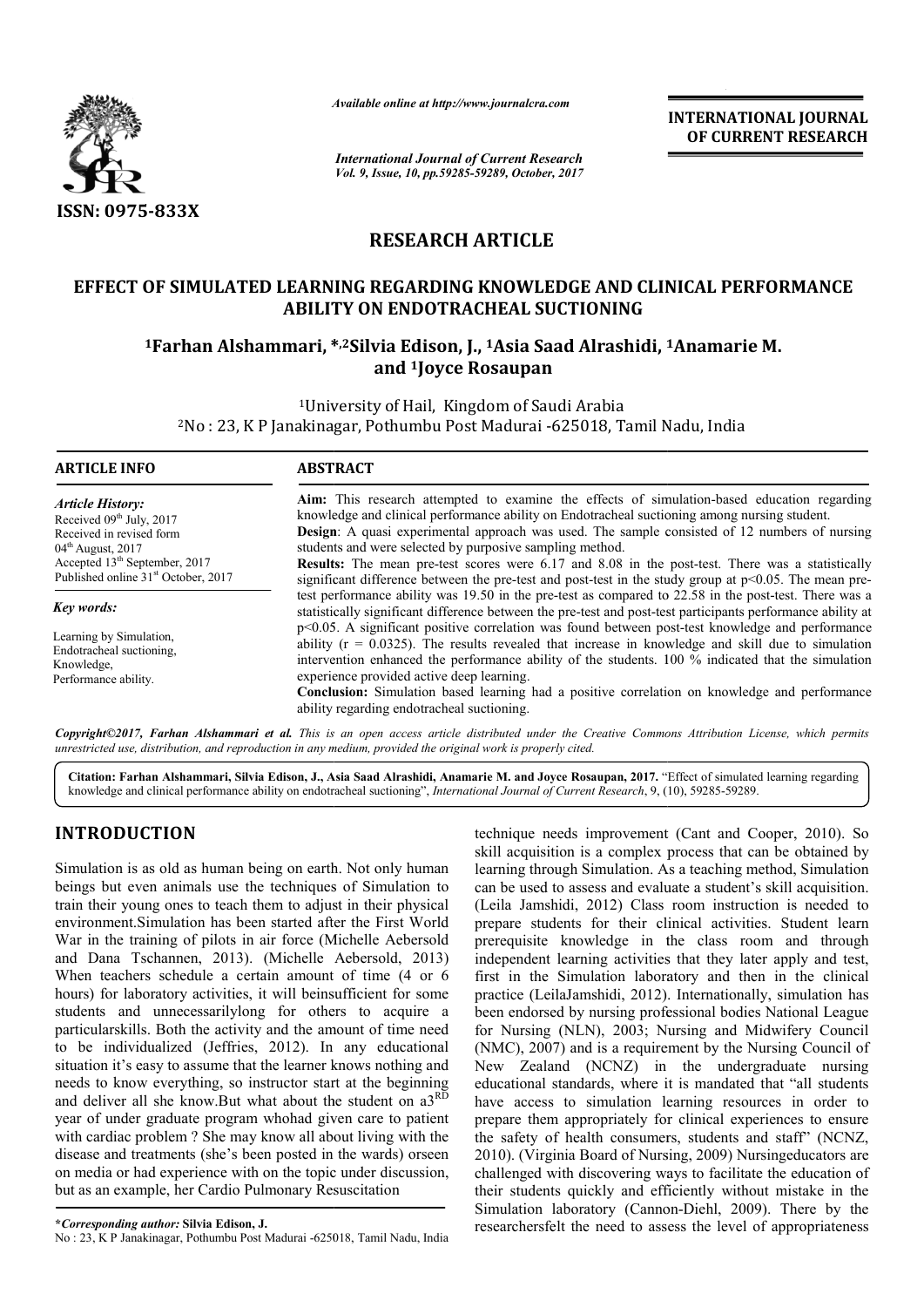in selection and implementing Simulation as the instructional method of choice to meet the specific learning objectives among student nurses on Endotracheal suctioning. The aims of the study were

- 1. Assessingstudent nurse'sknowledge and practice regarding endotracheal suctioning.
- 2. Implementing the simulation based education on endotracheal suctioning
- 3. Evaluatingthe effect of Simulationregardingendotracheal suctioningon knowledge and performance skill.
- 4. Evaluating student's satisfaction towards simulation-.

#### **Keywords are defined as**

- A) Knowledge: It refers tothe right response scores obtained by the student nurses on Endotracheal suctioningto the Mcq.
- B) Performance ability: It refers to theactivity carried out by the student nurses regardingEndotracheal suctioning, which will be measured bythe structured performancepractice checklist.
- C) Simulated learning**:** It refers to a technique that amplify real experiences with guided experiences often replicate the real world in a fully interactive fashion.
- D) Endotracheal suctioning is a component of bronchial hygiene therapy and mechanical ventilation and involves the mechanical aspiration of pulmonary secretions from a patient with an artificial airway such as endotracheal tube is in place. In this study mastery onEndotrachealsuctioningwas done by Simulation. Use of Simulation design scale assessed the Student satisfaction and self confidence in learning through Simulation.

#### **Research Design**

A quasiexperimental pre-test and post- test one groupresearch design is used. Non-probability purposive samplingwas used to take 12 studentsand data were collected from undergraduate students enrolled in bachelor of Science in Nursing' program in the University of Hail, Saudi Arabia. Female Student nurses, who wereattending the theory and practical session onEndotracheal suctioning as part of their curriculum were included.

**Tool:1**. The knowledge questionnaire was comprised of

**Section A:** socio –demographic (level of education, duration of simulation training, previous experience with simulation)

**Section B:** Knowledge questionnaire with 10 objective Type questions on Endotracheal suctioning, the item had only one correct answer each.

- **2**. The performance ability check list on the Endotracheal suctioning consisted of 25 dichotomous questions.
- **3**. "Student satisfaction and self confidence in learning " with 20 items was usedand were asked to rate their answers on a 5-point Likert scale.This survey tool was adapted from National League for Nursing, 2005.

#### **Data Collection**

- Step 1: Participants were provided with a knowledge inclassroom content on Endotracheal Suctioning.
- Step 2: 10 minutes time was allotted for the students to fill out the Knowledge questionnaire (pre)

#### **Table 1. Comparison between the pre and postprogram according to knowledge about Suctioning an Endo tracheal Tube (Open System) (n=12)**

|                                                                          | Pre program    |               | Post program |               |                      |
|--------------------------------------------------------------------------|----------------|---------------|--------------|---------------|----------------------|
|                                                                          | No.            | $\frac{0}{0}$ | No.          | $\frac{0}{0}$ | p                    |
| Purpose of endo tracheal tubesuctioning :                                |                |               |              |               |                      |
| Incorrect                                                                | 12             | 100.0         | 12           | 100.0         |                      |
| Correct                                                                  | $\mathbf{0}$   | 0.0           | $\mathbf{0}$ | 0.0           |                      |
| Position of the conscious patient in endo tracheal suctioning            |                |               |              |               |                      |
| Incorrect                                                                | 3              | 25.0          | 4            | 33.3          | 1.000                |
| Correct                                                                  | 9              | 75.0          | 8            | 66.7          |                      |
| Pressure of the wall unit suction for an adult patient?                  |                |               |              |               |                      |
| Incorrect                                                                | 7              | 58.3          | 3            | 25.0          | 0.289                |
| Correct                                                                  | 5              | 41.7          | 9            | 75.0          |                      |
| Method of moistening the suction catheter                                |                |               |              |               |                      |
| Incorrect                                                                | 1              | 8.3           | $\mathbf{0}$ | 0.0           | 1.000                |
| Correct                                                                  | 11             | 91.7          | 12           | 100.0         |                      |
| Technique of opening the sterile suction package                         |                |               |              |               |                      |
| Incorrect                                                                | 3              | 25.0          | 3            | 25.0          | 1.000                |
| Correct                                                                  | 9              | 75.0          | 9            | 75.0          |                      |
| Hyperventilating the patient before and after endo tracheal suctioning   |                |               |              |               |                      |
| Incorrect                                                                | $\overline{7}$ | 58.3          | 1            | 8.3           | $0.031$ <sup>*</sup> |
| Correct                                                                  | 5              | 41.7          | 11           | 91.7          |                      |
| Number of seconds to do the endotracheal suctioning                      |                |               |              |               |                      |
| Incorrect                                                                | 5              | 41.7          | 3            | 25.0          | 0.625                |
| Correct                                                                  | $\overline{7}$ | 58.3          | 9            | 75.0          |                      |
| Time interval between each suctioning                                    |                |               |              |               |                      |
| Incorrect                                                                | 9              | 75.0          | $\mathbf{0}$ | 0.0           | $0.004*$             |
| Correct                                                                  | 3              | 25.0          | 12           | 100.0         |                      |
| Complications due to absence of hyperventilation before doing suctioning |                |               |              |               |                      |
| Incorrect                                                                | 4              | 33.3          | 1            | 8.3           | 0.250                |
| Correct                                                                  | 8              | 66.7          | 11           | 91.7          |                      |
| Frequently of changingendotracheal suction catheter                      |                |               |              |               |                      |
| Incorrect                                                                | 7              | 58.3          | 8            | 66.7          | 1.000                |
| Correct                                                                  | 5              | 41.7          | 4            | 33.3          |                      |

p : p value for McNemar test comparing between pre and post program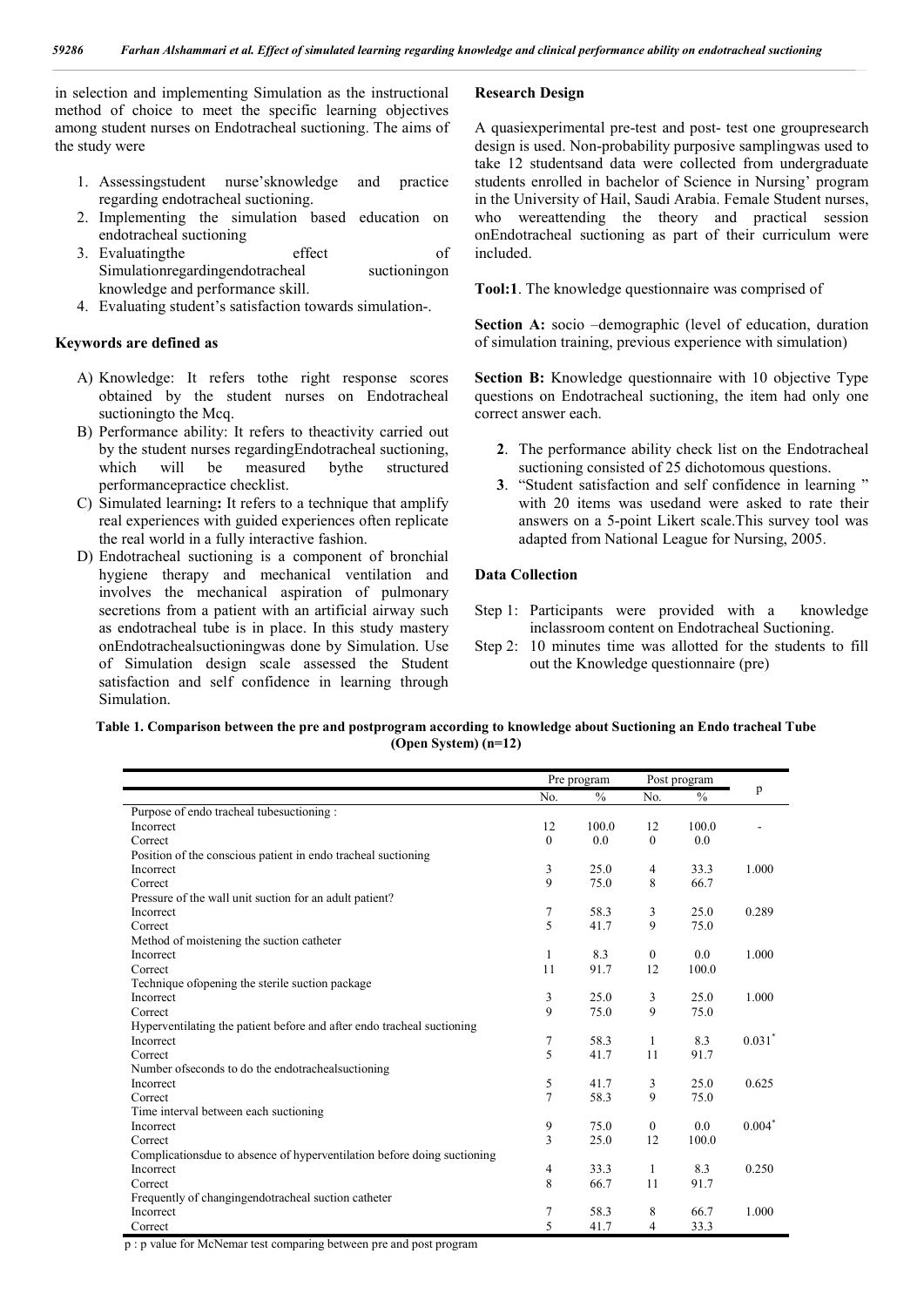- Step 3: Pre simulation orientation was given for all 12 students for 5 minutes.
- Step 4: The 12 students were divided in groups of 4 students each.
- Step 5: Case scenario was given. The setup of the environment as a real Critical care unit with the necessary equipment was arranged by the investigator and the instructors in the Simulation laboratory. Students were expected to assess the patient's condition on mannequin and to determine for<br>endotracheal suctioning and post procedure endotracheal suctioning and post procedure documentation. The primary investigator and the instructors assessed theperformanceability of the students on Endotracheal suctioning (pre- test performanceability)by use of check list. It took 15 minutes.
- Step 6: Debriefing was done for 10 minutes.
- Step 7: Students satisfaction survey was done to assess the level of students satisfaction survey towards learning by simulation.
- Step 8: One week later the students were exposed to thePatients in Critical care unitand their performance ability and knowledge (post- test) on Endotracheal suctioningwas assessed.

## **RESULTS**

The participants were doing  $4<sup>th</sup>$  year graduate B.Sc Nursing, all 100% had 3 credit hours and underwent 20hrs of training, and all the participants 100% had undergone 20 hrs of training. Majority 66.7 % had previous experience.

#### **Table 2. Comparison between the pre and postprogram according to knowledge about Suctioning an Endo tracheal Tube (Open System) (n=12)**

|                          | Preprogram      | Postprogram     |          |          |
|--------------------------|-----------------|-----------------|----------|----------|
| Total Score of knowledge |                 |                 |          |          |
| $Min. - Max.$            | $3.0 - 9.0$     | $4.0 - 10.0$    | $3960^*$ | $0.002*$ |
| $Mean \pm SD$            | $6.17 \pm 1.75$ | $8.08 \pm 1.56$ |          |          |
|                          | .               |                 |          |          |

t,  $p_1$ : t and p values for Paired t-test between pre and post program

\*: Statistically significant at p ≤ 0.05

#### **Table 3. Comparison between the pre and postprogram according to Performance skills (n=12)**

|                 |                                                                                                                           | Pre program<br>Post program |               |                |               |                  |               |        |               |          |
|-----------------|---------------------------------------------------------------------------------------------------------------------------|-----------------------------|---------------|----------------|---------------|------------------|---------------|--------|---------------|----------|
|                 |                                                                                                                           |                             | Incorrect     |                | Correct       |                  | Incorrect     |        | Correct       | p        |
|                 |                                                                                                                           | No.                         | $\frac{0}{0}$ | No.            | $\frac{0}{0}$ | No.              | $\frac{0}{6}$ | No.    | $\frac{0}{0}$ |          |
| $\overline{Q1}$ | Identify the specific purpose                                                                                             | 4                           | 33.3          | 8              | 66.7          | $\overline{0}$   | 0.0           | 12     | 100.0         | 0.125    |
| Q2              | Gather the equipment                                                                                                      | $\theta$                    | 0.0           | 12             | 100.0         | $\boldsymbol{0}$ | 0.0           | 12     | 100.0         |          |
| Q <sub>3</sub>  | <b>Follow Standard Protocol</b>                                                                                           | $\theta$                    | 0.0           | 12             | 100.0         | $\mathbf{0}$     | 0.0           | 12     | 100.0         |          |
| Q4              | Prepare the equipment                                                                                                     | $\theta$                    | 0.0           | 12             | 100.0         | $\mathbf{0}$     | 0.0           | 12     | 100.0         |          |
| Q <sub>5</sub>  | Assess for pain or the potential to cause pain. Administer pain                                                           | 12                          | 100.0         | $\overline{0}$ | 0.0           | 5                | 41.7          | $\tau$ | 58.3          | $0.016*$ |
|                 | medication, as prescribed, before suctioning                                                                              |                             |               |                |               |                  |               |        |               |          |
| Q <sub>6</sub>  | Position the patient                                                                                                      | $\boldsymbol{0}$            | 0.0           | 12             | 100.0         | $\boldsymbol{0}$ | 0.0           | 12     | 100.0         |          |
| Q7              | Turn suction to appropriate pressure.                                                                                     | 4                           | 33.3          | 8              | 66.7          | $\overline{2}$   | 16.7          | 10     | 83.3          | 0.687    |
| Q8              | Occlude end of the connecting tubing wearing clean gloves to check<br>suction pressure                                    | $\overline{4}$              | 33.3          | 8              | 66.7          | $\mathbf{1}$     | 8.3           | 11     | 91.7          | 0.375    |
| Q <sub>9</sub>  | Open sterile suction package using aseptic technique                                                                      | $\mathbf{0}$                | 0.0           | 12             | 100.0         | $\mathbf{1}$     | 8.3           | 11     | 91.7          | 1.000    |
| Q10             | Manipulate the catheter using dominant hand with sterile gloves and                                                       | $\mathbf{0}$                | 0.0           | 12             | 100.0         | 3                | 25.0          | 9      | 75.0          | 0.250    |
|                 | must remain sterile                                                                                                       |                             |               |                |               |                  |               |        |               |          |
| Q11             | Connect suction catheter to tubing                                                                                        | 4                           | 33.3          | 8              | 66.7          | $\boldsymbol{0}$ | 0.0           | 12     | 100.0         | 0.125    |
| Q12             | Moisten the catheter by dipping it into the container of sterile saline                                                   | $\overline{4}$              | 33.3          | 8              | 66.7          | $\mathbf{0}$     | 0.0           | 12     | 100.0         | 0.125    |
| Q13             | Hyperventilate the patient using a manual resuscitation bag on the non-                                                   | $\overline{4}$              | 33.3          | 8              | 66.7          | $\mathbf{1}$     | 8.3           | 11     | 91.7          | 0.375    |
|                 | dominant hand and deliver three to six breaths                                                                            |                             |               |                |               |                  |               |        |               |          |
| Q14             | Open the adapter andremove the manual resuscitation bag with non-                                                         | $\mathbf{0}$                | 0.0           | 12             | 100.0         | $\boldsymbol{0}$ | 0.0           | 12     | 100.0         |          |
|                 | dominant hand.                                                                                                            |                             |               |                |               |                  |               |        |               |          |
| Q15             | Using dominant hand, gently and quickly insert the catheter.                                                              | 4                           | 33.3          | 8              | 66.7          | 1                | 8.3           | 11     | 91.7          | 0.375    |
| Q16             | Apply suction by intermittently occluding the Y-port on the catheter                                                      | $\overline{4}$              | 33.3          | 8              | 66.7          | $\overline{2}$   | 16.7          | 10     | 83.3          | 0.687    |
|                 | with the thumb of non-dominant hand, and gently rotate the catheter as                                                    |                             |               |                |               |                  |               |        |               |          |
|                 | it is being withdrawn                                                                                                     |                             |               |                |               |                  |               |        |               |          |
| Q17             | Hyperventilate the patient using a manual resuscitation bag on the non-<br>dominant hand and deliver three to six breaths | $\overline{4}$              | 33.3          | 8              | 66.7          | $\mathbf{1}$     | 8.3           | 11     | 91.7          | 0.250    |
| Q18             | Flush catheter with saline                                                                                                | 6                           | 50.0          | 6              | 50.0          | $\overline{4}$   | 33.3          | 8      | 66.7          | 0.687    |
| Q19             | Allow at least a 30-second to 1-minute interval if additional suctioning                                                  | $\mathbf{0}$                | 0.0           | 12             | 100.0         | $\mathbf{1}$     | 8.3           | 11     | 91.7          | 1.000    |
|                 | is needed                                                                                                                 |                             |               |                |               |                  |               |        |               |          |
| Q20             | Discard equipment                                                                                                         | 4                           | 33.3          | 8              | 66.7          | $\mathbf{0}$     | 0.0           | 12     | 100.0         | 0.125    |
| Q21             | Assist patient to a comfortable position. Raise bed rail and place bed in                                                 | 8                           | 66.7          | $\overline{4}$ | 33.3          | $\overline{0}$   | 0.0           | 12     | 100.0         | 0.008    |
|                 | the lowest position                                                                                                       |                             |               |                |               |                  |               |        |               |          |
| Q22             | Offer oral hygiene after suctioning                                                                                       | $\mathbf{0}$                | 0.0           | 12             | 100.0         | $\overline{4}$   | 33.3          | 8      | 66.7          | 0.125    |
| Q23             | Reassess patient's respiratory status, including respiratory rate, effort,                                                | $\theta$                    | 0.0           | 12             | 100.0         | $\mathbf{1}$     | 8.3           | 11     | 91.7          | 1.000    |
|                 | oxygen saturation, and lung sounds                                                                                        |                             |               |                |               |                  |               |        |               |          |
| Q24             | Remove additional PPE, if used. Perform hand hygiene                                                                      | $\boldsymbol{0}$            | 0.0           | 12             | 100.0         | $\boldsymbol{0}$ | 0.0           | 12     | 100.0         |          |
| Q25             | Document the following                                                                                                    | $\theta$                    | 0.0           | 12             | 100.0         | $\overline{2}$   | 16.7          | 10     | 83.3          | 0.500    |

p : p value for McNemar test comparing between pre and post program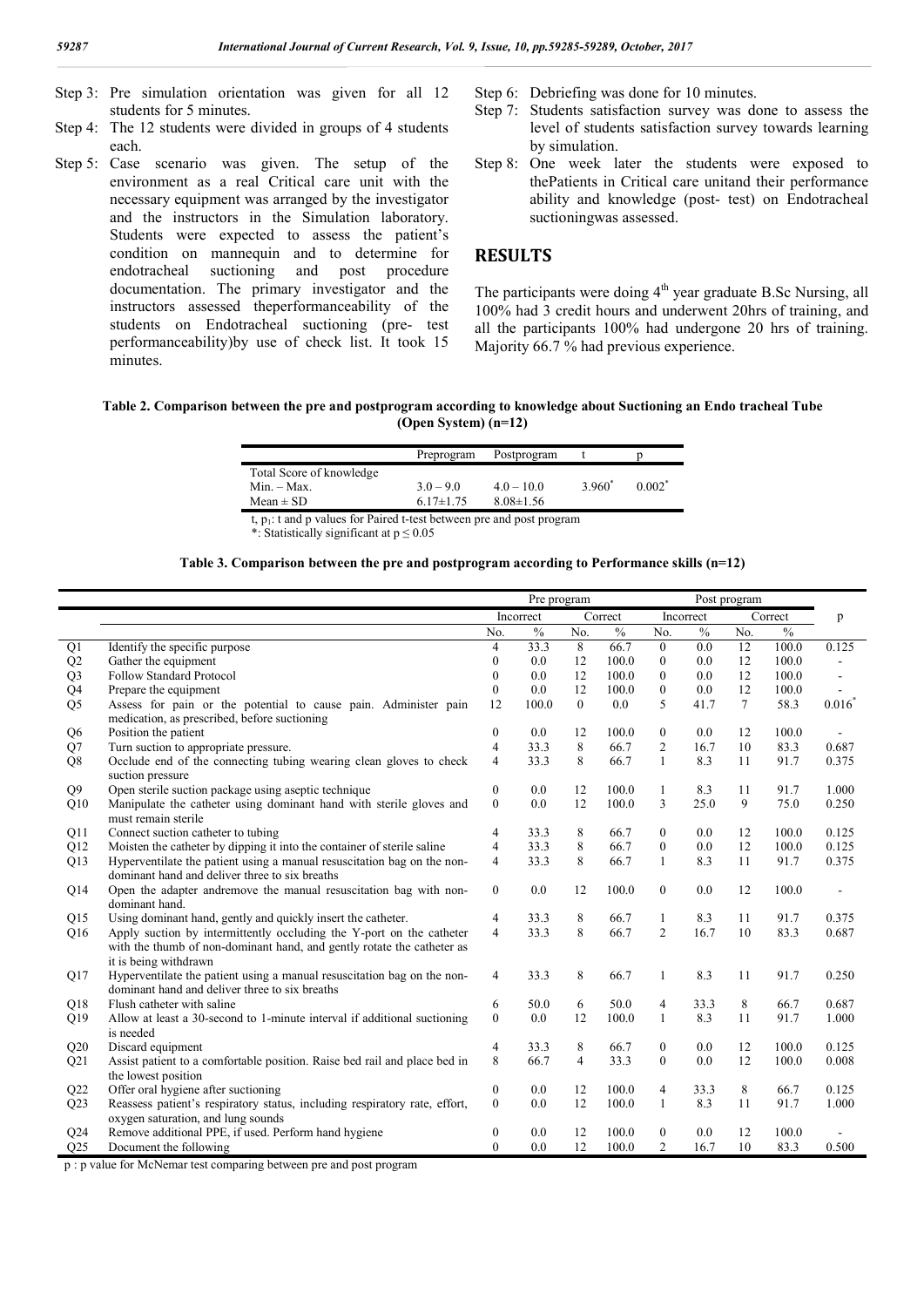#### **Table 4. Comparison between the pre and post program according to total score of Performanceskills (n=12)**

|                                                                          | Preprogram       | Postprogram      |           |                           |
|--------------------------------------------------------------------------|------------------|------------------|-----------|---------------------------|
| Score of                                                                 |                  |                  |           |                           |
| performanceskills<br>$Min. - Max.$                                       | $18.0 - 20.0$    | $19.0 - 25.0$    | $7,400^*$ | $\leq 0.001$ <sup>*</sup> |
| $Mean \pm SD$                                                            | $19.50 \pm 0.80$ | $22.58 \pm 1.51$ |           |                           |
| t, $p_1$ : t and p values for Paired t-test between pre and post program |                  |                  |           |                           |

\*: Statistically significant at  $p \le 0.05$ 

#### **Table 5. Correlation between pre-test knowledge and performance ability**

| Variables           | Pre-test knowledge       | Pre-test performance ability |
|---------------------|--------------------------|------------------------------|
| Pre-test knowledge  | $\overline{\phantom{a}}$ | $r = -0.052$ . NS            |
| Pre-test            | $r = -0.052$             | $\overline{\phantom{a}}$     |
| performance ability | NS                       |                              |

#### **Table 6. Correlation between post-test knowledge and performance ability**

| Variables           | Post-test knowledge      | Post-test performance ability |
|---------------------|--------------------------|-------------------------------|
| Post-test knowledge | $\overline{\phantom{a}}$ | $r = 0.325$ , $p < 0.05$      |
| Post-test           | $r = 0.325$              | $\overline{\phantom{a}}$      |
| performance ability | p<0.05                   |                               |

## **DISCUSSION**

The student nurses selected for this study were female and all of them were learning Critical care Nursing and had undergone 20 hours of training as part of their curriculum.This finding corelates with the study conducted by Charlotte Ladd *et al*.(2013) among undergraduate nursing students. All of the 12 students volunteered and more than half of the student nurses (66.7 %) had previous experience with simulation learning. It proved that student nurses had interest in gaining knowledge and performance skill by Simulation learning. These findings were supported in a study about "Nursing students perception of simulation as a clinical teaching method in the Cape town Metropole, South Africa by Neletal (2015). In terms of knowledge gain, the mean pre simulation knowledge scores of Nursing students on Endotracheal suctioning ranged from  $6.17\pm1.75$  and in post simulation  $8.08\pm1.56$ , suggesting that simulation based learning was effective in increasing the knowledge of student nurses regarding endotracheal suctioning. All the student nurses fell into the category of adequate level of knowledge in the post simulation. The pre simulation and post simulation performance ability on endotracheal suctioning had statistically significant endotracheal suctioning had statistically differences. This result is in agreement with a more recent study by Tamsin Pike *et al*. (2010) reported that educational strategies such as clinical simulation enhances learner's selfefficacy in terms of knowledge and psychomotor aspects.Regarding the correlation between post simulation knowledge score of student nurses regarding endotracheal suctioning was found to be significantly higher than the pre simulation score,  $(p< 0.001)$  and post simulation performance skill was found to be significantly higher than the pre simulation performance skill.

Previous studies by Cynthia Ann Blum (2016) and Chariotte Ladd (2016) which emphasizes the role of simulated learning. Most of the students rated to strongly agree that they clearly understood the purpose and objectives of the simulation on endotracheal suctioningand they indicated that the simulation should be a mandatary component of their education.

#### **Implication**

This study helped the students to develop an interactive learning and successful integration in performing endotracheal suctioning. Helps to raise awareness among students and instructors about the simulation based teaching and learning.

#### **Recommendations**

A comparative study can be undertaken to evaluate different teaching strategies with simulation based education.

#### **Conclusion**

Simulation based learning had positively increased the level ofknowledge and performance ability regardingendotracheal suctioning among the student nurses.

#### **Ethical clearance**

Taken from college of nursing ethical committee

#### **Source of funding:**Self

#### **Conflict of Interest:**Nil

### **REFERENCES**

- Cannon-Diehl MR. 2009.Simulation in healthcare and nursing: state of the science Critical Care Nursing quarterly, 32(2):128-36. doi: 10.1097/CNQ.
- CantR.P. and CooperS.J. 2010.Simulation-based learning in nurse education:systematic review. *Journal of Advanced Nursing,* 66(1), 3–15.doi: 10.1111/j.1365-2648.
- Charlotte Ladd *et al*. 2013.Teaching end of life nursing using Simulation, *Journal of Hospice and Palliative Nursing,*doi: 10.1097/NJH.ob013e31826251f6
- Cynthia Ann Blum 2016.High fidelity Nursing simulation: Impact on studentSelf-confidence and clinical competence, *International Journal of Nursing education Scholarship*, doi:10.2202/1548-923x.2035
- Jennifer M Weller, 2004.Simulation in undergraduate medical education:bridging the gap between theory and practice,Medical Education 38: 32–38, doi:10.1046/j.1365- 2923.2004.01739
- Jonathan B Vangeest 201. The use of human patient Simulation: Best practice with novice nursing students,at,https://www.researchgate.net/publication/69313 02
- Kaddoura MA. 2010. New graduate nurses' perceptions of the effects of clinical simulation on their critical thinking, learning, and confidence, *Journal of Continuing Education ofNursing*, Nov; 41(11):506-16. doi: 10.3928/00220124- 20100701-02.
- Leila Jamshidi, 2012.The challenges of clinical teaching in nursing skills and lifelong learning from the standpoint of nursing students and educators, *Procedia Social and Behavioral Sciences,* 46: 3335 – 3338.
- Leila Valizadeh and AbolghasemAmini*et al*. 2013. The Effect of Simulation Teaching on Baccalaureate Nursing Students' Self-confidence Related to Peripheral Venous Catheterization in Children: A Randomized Trial, Published online 2013 Jun, 1. doi:10.5681/jcs.2013.019
- MichelleAebersold and Dana Tschannen, 2013. Simulation in Nursing Practice: The Impact on Patient Care,*The Online*